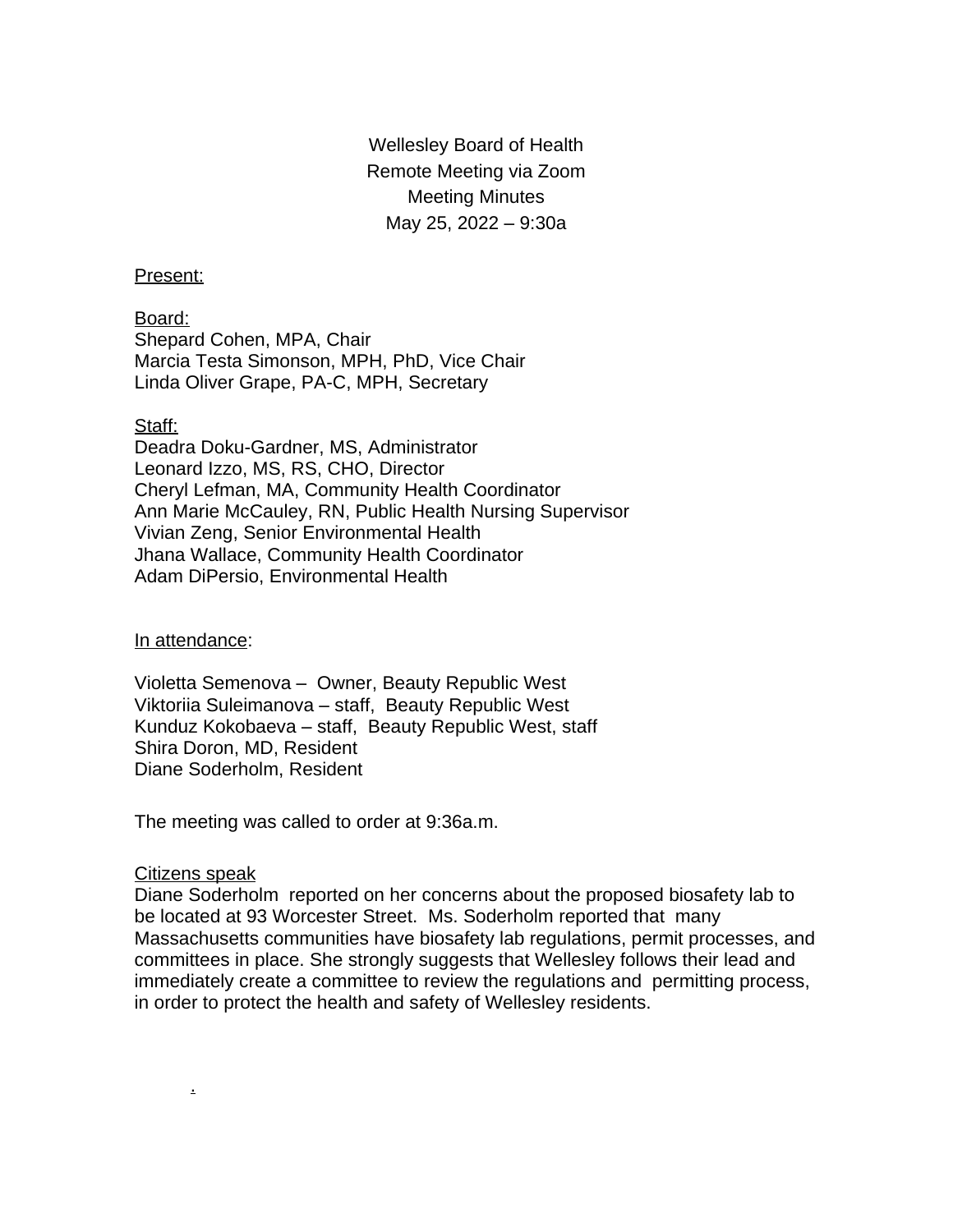## Chairmans Report

Shep Cohen briefly reviewed the Board of Health meeting that took place last night.

## 1. Administration

a) Variance Request – Beauty Republic (572 Washington St, Suite #2)

Vivian Zeng reviewed the variance request sought by Beauty Republic.

Ms. Zeng reviewed the permitting process and the local body art code. Ms. Zeng noted the landlord (Grossman) has denied the facility the permission to make any plumbing changes to the rental space. Ms Zeng elaborated on Chapter 19 Section 5 (a) of the Wellesley code sections related to the physical facility.

Ms Zeng explained that the location requires a variance as the procedure room does not have a plumbed hand sink and the janitorial sink is not within the suite but is located on separate floor of the building.

The owner of the establishment, Ms Semenova reported on how she intends to meet the health and safety requirements by purchasing a commercial grade sink that has capacity for 5 gallons of fresh water and a waste-water tank. The unit will be in installed in the procedure room. Ms Semenova will be contracting with a cleaning contractor who will use the janitorial mop sink located in the building. This contractor will clean the floors and surfaces using the building's commercial sink.

Ms. Zeng will be requiring that the annual cleaning contract be submitted annually with permit renewal. In addition, a letter will be required from the landlord indicating that Beauty Republic will be permitted to use the janitorial sink located on another floor of the building.

Linda Oliver Grape inquired about the handles of the commercial grade sink – noting that the sink unit be required to have hand blades to turn the water off and on. Ms. Oliver Grape also inquired as to the use of an autoclave. Beauty Republic does not use an autoclave as everything is disposable.

The Board of Health voted to approve both variance requests for the hand sink and the mop sink and that efforts be made to replace the faucets with hand blades. The conditions of the approval will be forwarded to the establishment by Vivian Zeng.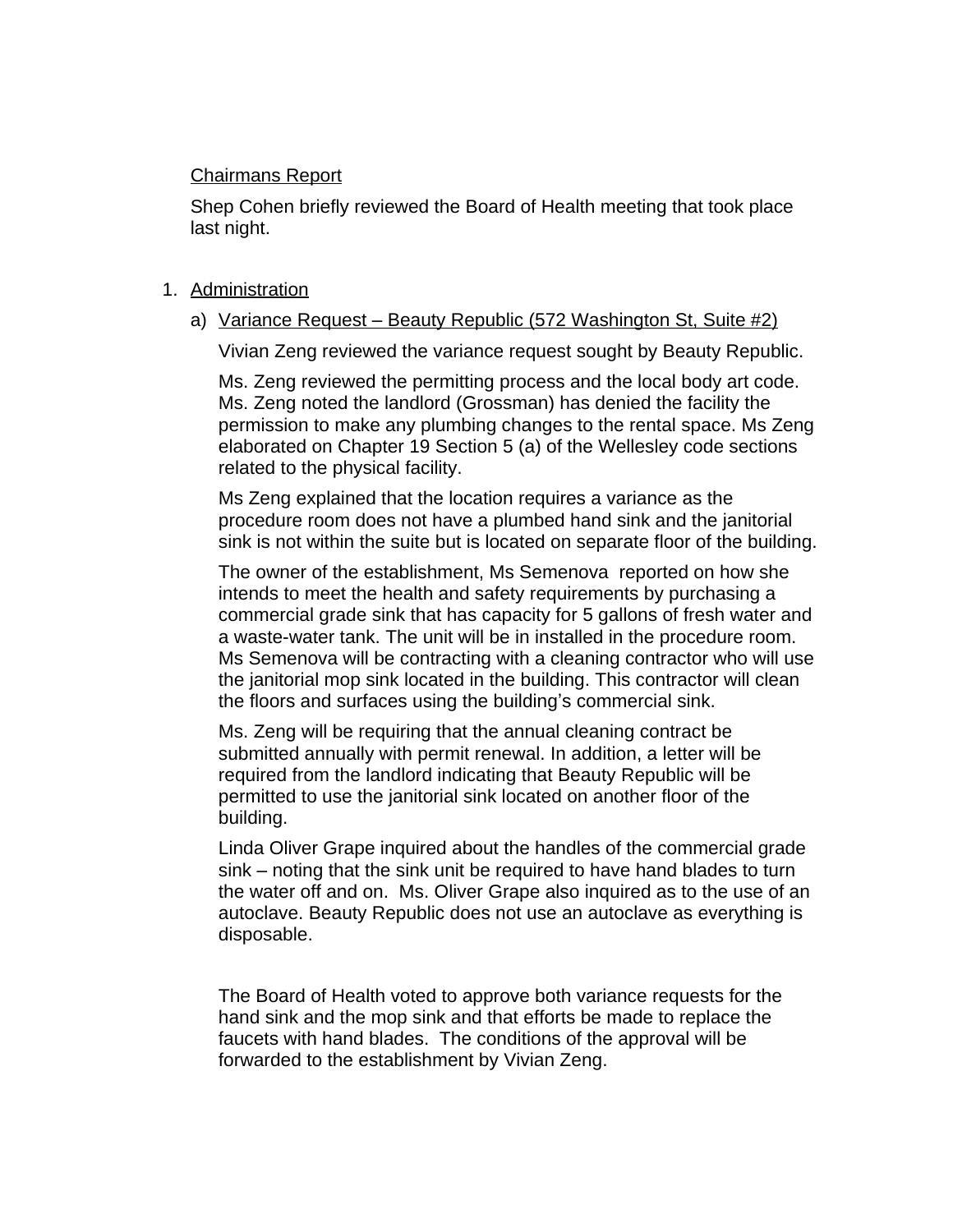## 2. Community Health

#### a) COVID update

Ann Marie McCauley reported on the Covid cases of the last several weeks of May noting that the case numbers are slowly trending down. She reported that in the early weeks of May 2022 there were approximately 20 positive cases reported per day however as of today there have been only 10 reported positive cases.(These are PCR state reported cases, home testing is not reportable) The reduction in cases may be due to the colleges heading out for the summer.

Ms McCauley also reported that Wellesley High School and Middle School have a handful of cases and no clusters are present. Schools continue to plan graduations, concerts etc. Only events being held inside are to be masked.

In addition, Marcia Testa Simonson reported there has also been a reduction of Covid infection detected in wastewater samples across the region. That data was released yesterday (5/24/22).

Shira Doron reported that there has been a decrease in cases day over day in the hospitals since May 15 and believes that the virus now peaked. She did report that they hospitals are seeing influenza type A and a little influenza type B. Ms McCauley reported that she has received ten cases of influenza B. Marcia Testa Simonson and Shire Doron reviewed current hospitalizations within the state reporting that hospitalizations are not primarily for Covid.

The Board of Health discussed implementing waste water testing in Wellesley. Dr Doron stated that the town would get what they already receive from the state testing. Wellesley is included in the south region of the MWRA test. Linda Oliver Grape would like to obtain pricing. She noted that this might help identify other illnesses and opioid use etc. Given that information, the department could implement and recommend intervention programs.

Jhana Wallace reported on the recent Newton-Wellesley Hospital Community Benefits meeting. At the meeting she learned that there was an increase in Emergency Room admissions– but these were not for Covid related cases.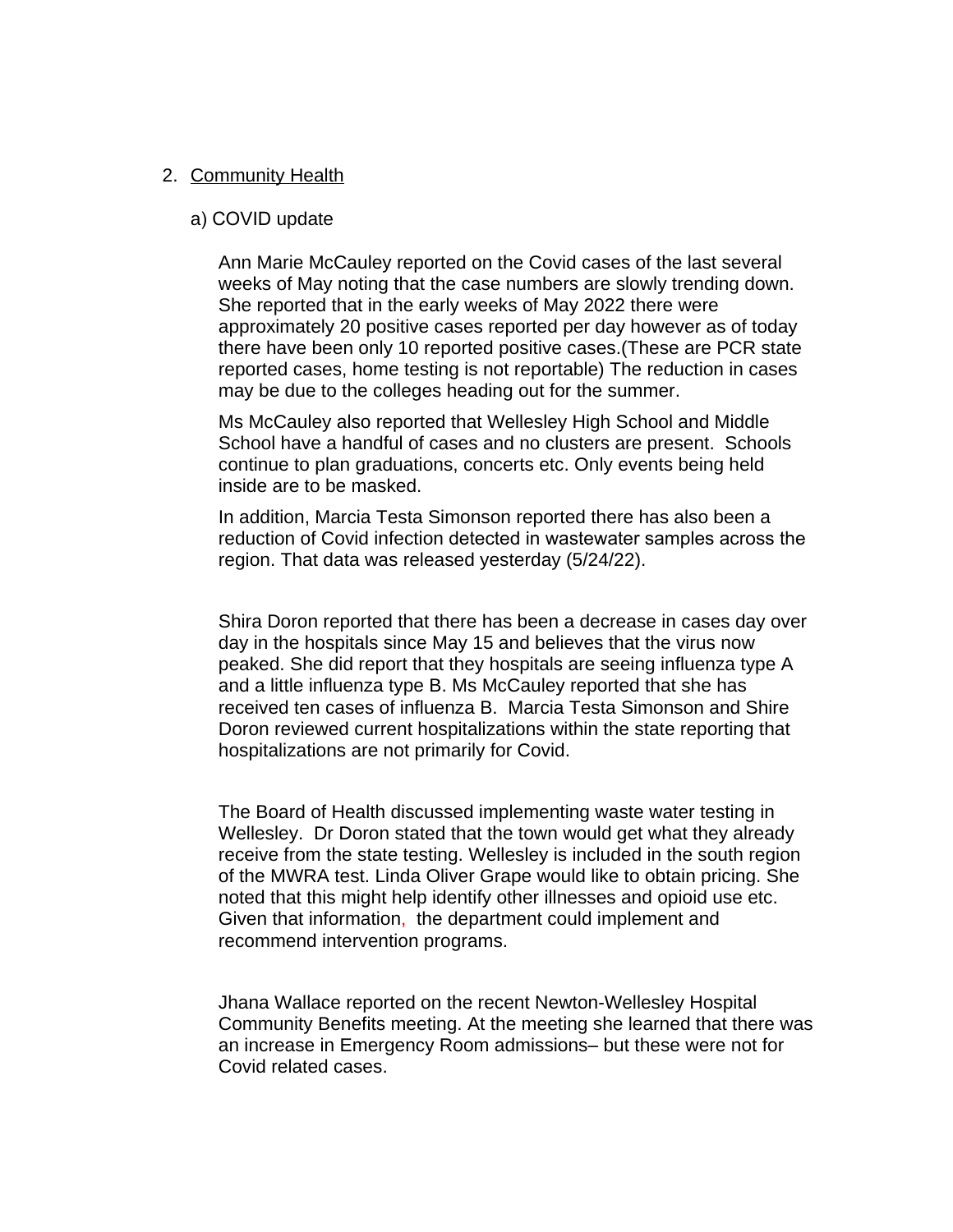Linda Oliver Grape reported that she would like to review a PFAS plan for the coming year.

## b) Masking

Marcia Testa Simonson addressed the masking issue that was addressed during the Select Board meeting last night. The Select Board has been receiving questions from the community.

Marcia Testa Simonson reported that Wellesley did not have a mask mandate prior to now. She explained that public health moves towards education and that the threat of the virus is no larger than it was before. The Board of Health must continue with the policies and recommendations that are already in place rather than change them.

Linda Oliver Grape agreed noting that with the warmer weather people are outdoors more frequently and she agrees with the approach for education. Large groups should continue to be encouraged to wear masks indoors.

Shira Doron reviewed the various masks available and their uses. She reported that people are going to places and doing things that they have to take the mask off. Masks work. PPE works to protect the individual. Dr Doron reported that individuals who are higher risk need to protect themselves.

The Board has requested that Jhana Wallace prepare a document for news and announcements with additional vaccine and educational information . The board asked that the document highlight the Health Department suggestions regarding masks and the importance of vaccination.

## c) Mental Health

Shep Cohen reported that that Wanda Alvarez and Joyce Saret participated and provided programming events over the last month.

## d) HRS Contract

The Board of Health is anticipating reviewing the revised HRS FY23 contract at the next meeting.